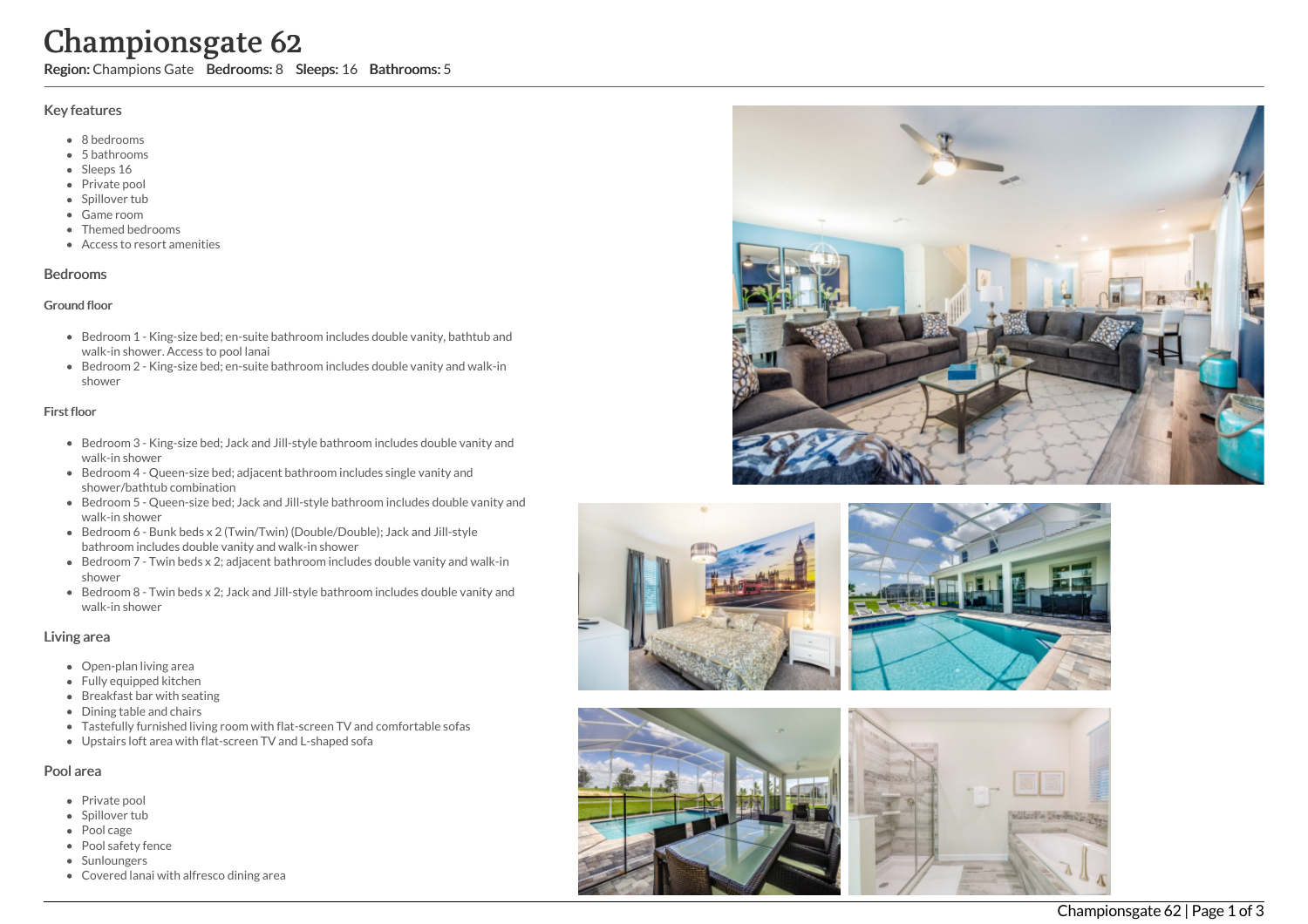#### Home entertainment

- Flat-screen TVs in living areas
- Game room with pool table, air hockey table and a flat-screen TV

#### General

- Air conditioning throughout
- Complimentary wifi
- Bedding and towels included
- Private parking

# Laundry room

- Washer and dryer
- Iron and ironing board

# Children's equipment available for hire

- Crib
- Stroller
- $\bullet$  High chair
- Pack and play

# Resort facilities

Ideally located close to many of Orlando $A\phi$ ;  $\phi$ ,  $\phi$ s theme parks, Championsgate Resort offers a wide variety of fantastic amenities for the whole family to enjoy. Set within 900 acres, this luxury resort is home to an 18-hole championship golf course, a fully equipped gym, a games room and multiple sports courts. Guests can choose from a selection of swimming pools; kids will enjoy the waterslides and splash park whilst adults can float in the lazy river, or relax under a private cabana. An excellent retreat after a busy day at the parks, guests of Championsgate Resort will also have access to a movie theater, a range of shops and an impressive spa. There is also a great selection of restaurants and bars on site, including a poolside grill, a sports bar and the impressive clubhouse.

# Places of interest

- Golf courses 0 miles
- $\bullet$  Shopping mall 3 miles
- Disney World 8 miles
- Seaworld 17 miles
- Universal Studios 20 miles
- Legoland 25 miles